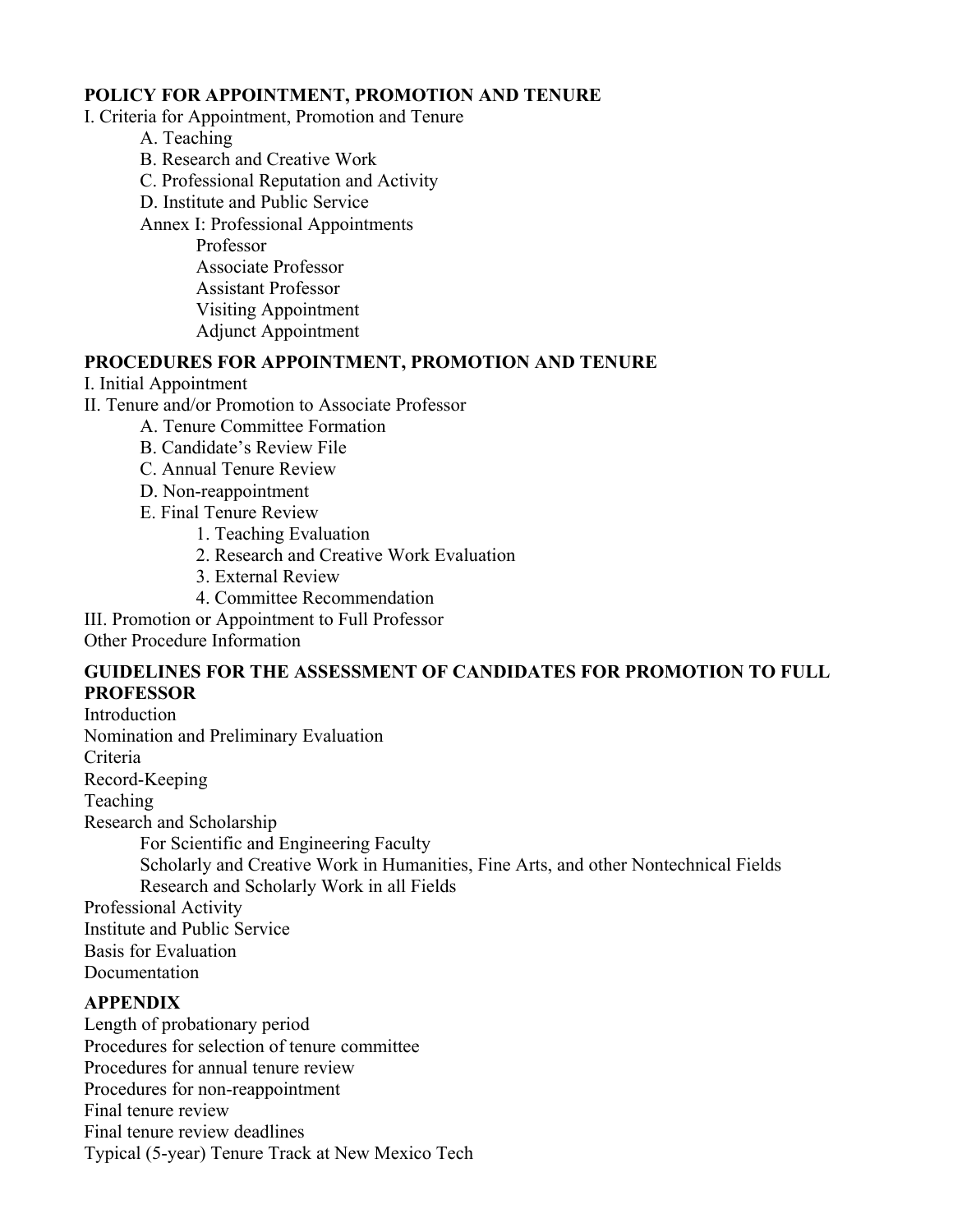# **New Mexico Institute of Mining and Technology POLICY FOR APPOINTMENT, PROMOTION, AND TENURE**

(Adopted by the Faculty on  $3/14/90$  & Revisions Adopted on  $2/3/98$  &  $5/12/00$ )

# **I. Criteria for Appointment, Promotion and Tenure**

The candidate will be evaluated with respect to the proposed rank and duties, considering the record of the candidate's performance in (1) teaching, (2) research and other creative work, (3) professional reputation, and (4) Institute and public service. In evaluating the candidate's qualifications within these areas, the review committee shall exercise reasonable flexibility, balancing where the case requires, heavier commitments and responsibilities in one area against lighter commitments and responsibilities in another. Considering both internal and external assessments of the candidate's ability and promise, the review committee must judge whether the candidate is engaging in a sound and productive scholarly program. The scholarly work should be predominately in the field for which the candidate was hired. The review committee must take care to apply the criteria with sufficient accuracy but flexibility. Superior intellectual attainment, as evidenced both in teaching and in research or other creative achievement, is an indispensable qualification for appointment or promotion to tenure positions. Insistence upon this standard for holders of the professorship is necessary for maintenance of the Institute's dedication to the discovery and transmission of knowledge.

The criteria set forth below are intended to serve as guides in evaluating the candidate, not to set boundaries to the kinds of performance that may be considered.

# **A. Teaching**

Effective teaching is essential to the achievement of tenure and promotion. Under no circumstances will a tenure commitment be made or promotion granted unless there is clear documentation of ability and diligence in teaching. In judging the effectiveness of a candidate's teaching, committees should consider the following: the candidate's present command of the subject; continuous learning in the subject area; ability to organize material and to present it with force and logic; ability to arouse curiosity in beginning students and to stimulate advanced students to work creatively; capacity to awaken in students an awareness of the relationship of the subject to other fields of knowledge; and the extent and skill of the candidate's participation in the academic advising and general guidance of students. The committee should clearly indicate the sources of evidence considered in its appraisal of teaching skill.

While no single set of criteria can apply equally to all circumstances, the types of evidence, which should be considered in assessing teaching effectiveness, include the following: a) opinions of other members of the candidate's department, especially when based upon such things as class visitations, attendance at public lectures or lectures presented to professional societies, or the candidate's performance in courses prerequisite to those of the evaluator; b) written opinions provided by students; c) written opinions provided by graduates who have achieved professional success since leaving the Institute; d) the number and caliber of students attracted to the program by the candidate's reputation as a teacher and an academic leader; e) the number and caliber of the students guided in research and creative activity by the candidate; f) development of new and effective programs and techniques of instruction.

It is important to emphasize that teaching activity extends beyond the classroom involving academic and personal counseling activities (including referrals), and research advising. The committee should also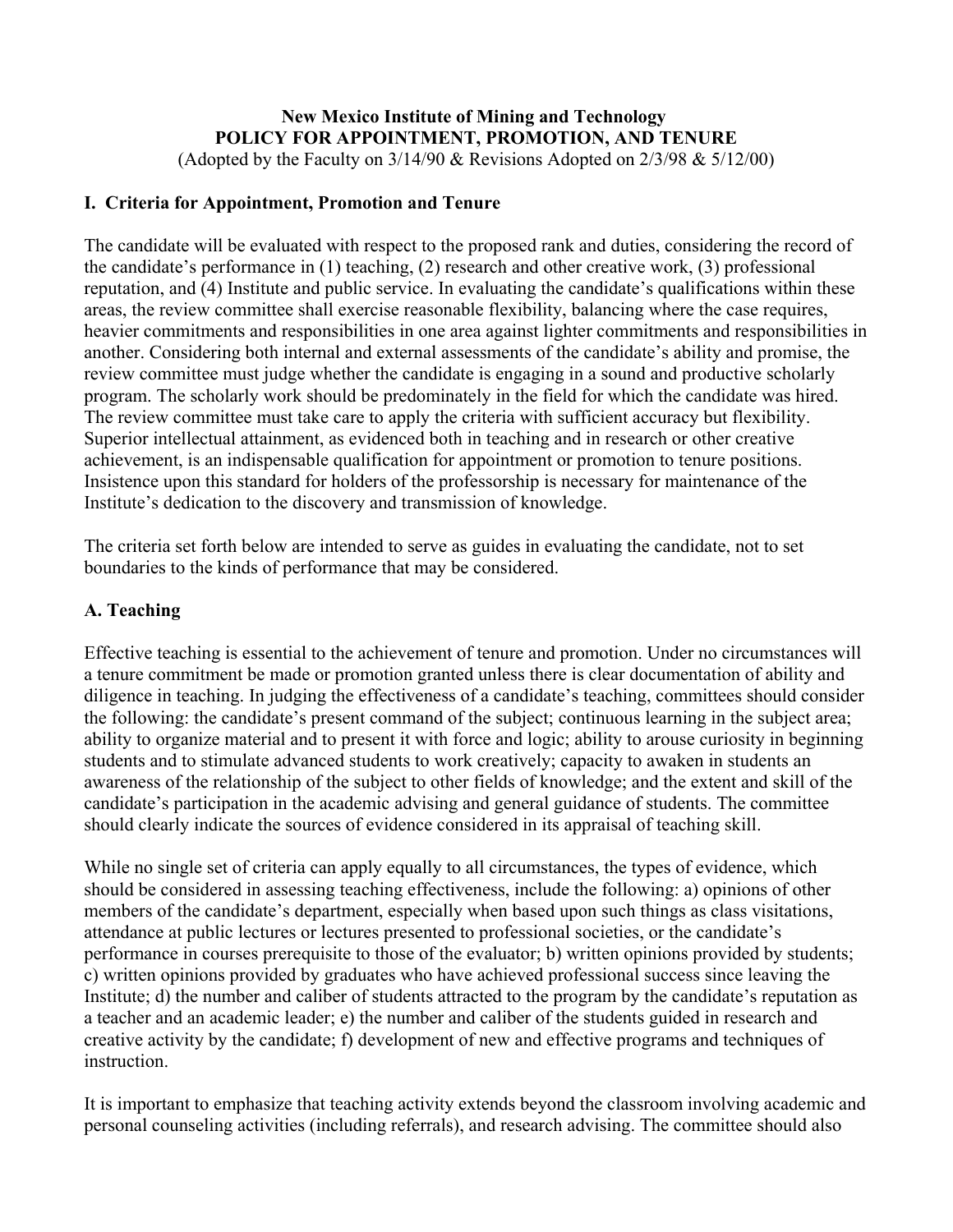pay due attention to the variety of demands placed on instruction by the types of teaching called for in various disciplines and at various levels.

# **B. Research and Creative Work**

Evidence of a productive and creative mind should be sought in the candidate's published research or literary and artistic creation. Publications and other creative accomplishments should be evaluated, not merely enumerated. The evaluation of scholarly activities should be based on scholarly achievement, as evidenced by quality and quantity of papers presented at professional meetings and published in refereed journals and books, by the significance and editorial standards of the journals in which they appear, and by the quality of the textbooks written. There should be evidence that the candidate is continuously engaged in creative activity of high quality and significance. Work in progress should be considered whenever possible. When creative work is the result of joint effort and authorship, the quality and quantity of the candidate's contribution should be assessed. Account should be taken of the type and quality of creative activity normally expected in the candidate's field of scholarship or research. To ascertain those expectations, informed reviews by the candidate's peers should be considered important testimony. This should be represented implicitly by the peer-reviewed papers and proposals of the candidate, and explicitly by solicited letters.

Textbooks, papers and reports, circulars, patent activity, proposals for research activities, and similar efforts to advance professional practice or professional education should be judged creative work when they present new ideas or incorporate significant scholarly research. In certain fields, such as the fine arts and humanities, distinguished creation would include such things as literature, poetry, drama, dance, composition and artistic production.

# **C. Professional Reputation and Activity.**

Participation in professional activities is an important aspect of faculty development. In evaluating the level of the candidate's professional participation and leadership, committees should consider the following: offices in professional organizations; service to a journal as a member of the editorial staff, regular contributor, or reviewer; organization of professional meetings and symposia; participation in meetings, symposia and short courses; involvement in educational or professional accreditation; widely recognized innovations, inventions, or designs; honors such as medals, prizes, and honorary appointments; or such other ways as the committee may perceive. Good professional standing is taken for granted, but indications of leadership are sought for promotion and tenure.

# **D. Institute and Public Service.**

The faculty plays an important role in the administration of the Institute and in the formulation of its policies. Recognition should, therefore, be given to scholars who prove themselves to be able administrators and who participate effectively and imaginatively in faculty government and the formulation of departmental, college, and Institute policies. Services by members of the faculty to the community, state, and nation, both in their special capacities as scholars and in areas beyond those special capacities when the work done is at a sufficiently high level and of sufficiently high quality, should likewise be recognized as evidence for promotion. Similarly, contributions to student welfare through service on student-faculty committees and as advisers to student organizations should be recognized as evidence.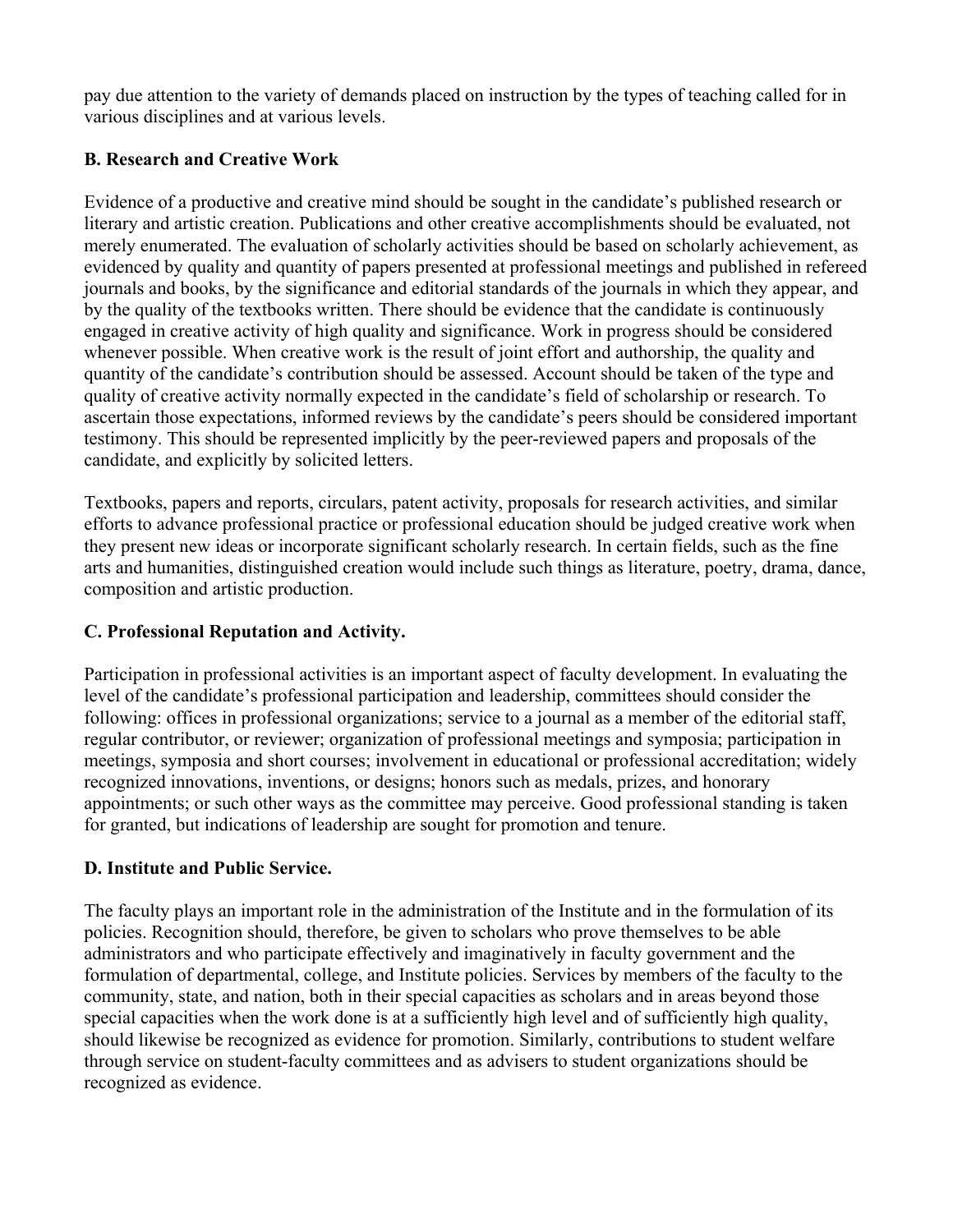Specific criteria for each level of promotion are attached as an annex to these general guidelines. A separate guideline for Procedures for Appointment, Promotion, and Tenure should be consulted for specific procedures by which this policy is to be implemented.

#### **ANNEX I PROFESSIONAL APPOINTMENTS**

(Adopted by the Faculty on 3/14/90)

The professorial appointments at the Institute include the three customary professorial ranks: Professor, Associate Professor, and Assistant Professor. In addition, NMIMT recognizes two other professorial appointments: Visiting (Instructor, Assistant, Associate or Professor) and Faculty Adjunct.

# **Professor**

The rank of Professor is the highest rank attainable in the academic profession. Appointment or promotion to this rank therefore requires evidence of exceptional distinction by a combination of leadership, accomplishment, and service in the scholarly, educational, and general intellectual life of the Institute or wider academic community. In itself a long period of service does not justify promotion to the rank of full Professor.

#### **Associate Professor**

The rank of Associate Professor requires evidence of both significant past accomplishments and future promise. Such accomplishments must be distinctive, and not merely average or adequate.

# **Assistant Professor**

The rank of Assistant Professor requires evidence of exceptional future promise and preparation for an academic career.

# **Visiting Appointment**

A distinguished scholar who is a member of the faculty of another institution may be eligible for appointment as Visiting (Instructor, Assistant, Associate, or Professor) on a year-to-year basis or for part of the year. Such an appointment carries no implication of academic tenure.

# **Adjunct Appointment**

A practitioner, or a research scientist or engineer, who has developed a high level of expertise in fields of particular importance to the Institute, and who demonstrates a deep commitment to teaching and/or research, may be eligible for appointment as faculty adjunct. An adjunct appointment carries no implication of academic tenure.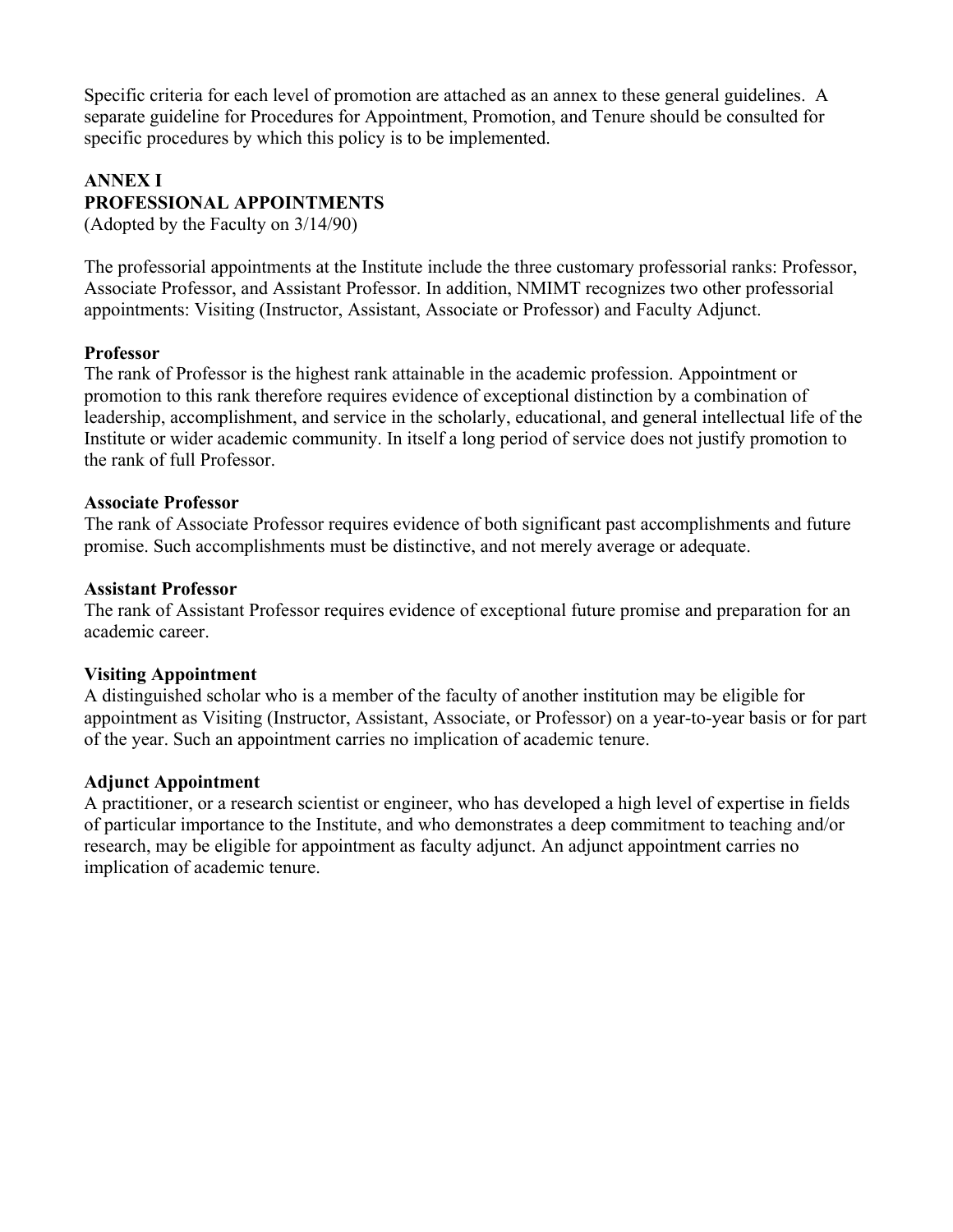# **New Mexico Institute of Mining and Technology PROCEDURES FOR APPOINTMENT, PROMOTION, AND TENURE (Adopted by the Faculty Council on 3/14/90 & Revisions on 2/3/98 & 5/12/00)**

To maintain standards, promotion to successive professorial ranks involves an increasing measure of participation and review by the Vice President for Academic Affairs, his/her appointment review committees, and the President of the Institute; and the consideration of both internal and external assessments of the candidate's ability and promise. In order to ensure the highest academic standards, recommendations for tenure or promotion are made on the basis of a most thorough and considered review, based upon the documented evidence, at each level, including the tenure review committee, Department Chair, Graduate Dean, Vice President for Research, Vice President for Academic Affairs, and President. Final approval of all academic appointments, promotions, and tenure rests with the Board of Regents.

Appointment, tenure and promotion are granted only through the process described here and in the accompanying Appointment, Promotion and Tenure Policy statement. That is, by a positive and systematic evaluation process culminating in an explicit decision of the Board of Regents.

# **I. Initial Appointment**

The initial appointment will be made after a competitive search. The search committee will be appointed by the Vice President for Academic Affairs on recommendation of the Department Chair. The committee will consist of five to seven faculty or research staff members. If possible, a majority of the committee should be members of the department. In order to ensure uniformly high standards, at least two members must be faculty members from other departments. The Vice President for Academic Affairs will appoint the chair. The committee will recommend the candidate to the department and, after obtaining approval, to the Vice President for Academic Affairs. The candidate recommended for appointment must have at least three outside letters of evaluation, and must have presented a seminar, open and advertised, to the entire NMIMT academic community. The recommended candidate must show promise of sustained distinction in the areas of teaching, research or creative activity, and service to the profession and Institute. All appointments are subject to approval by the President and the Board of Regents.

The initial appointment at all levels is normally considered probationary. Tenure cannot be granted at NMIMT at the time of an initial appointment except through special approval of the Board of Regents.

# **II. Tenure and/or Promotion to Associate Professor**

Promotion to Associate Professor and tenure are normally considered together. Tenure and promotion must be granted assistant professors within seven years of service, if they are to be continued. The decision will not normally be made prior to the fifth year. If the original appointment is at a rank higher than that of Assistant Professor, then the tenure decision will be taken alone. Tenure may be granted to Associate Professors within three years of their initial appointment. Full Professors may be granted tenure within two years. Tenure appointments will not be made in the ranks of Instructor, Assistant Professor, Visiting appointments or Faculty Adjunct appointments.

# **A. Tenure Committee Formation**

A tenure (and promotion) committee will be formed for each Assistant Professor or non-tenured Associate or Full Professor within three months of the candidate's initial appointment. The committee will consist of five tenure Associate or Full Professors appointed by the Vice President for Academic Affairs, on recommendation of the Department Chair. At least two of the committee members will come from outside of the department. The Vice President for Academic Affairs will appoint one member as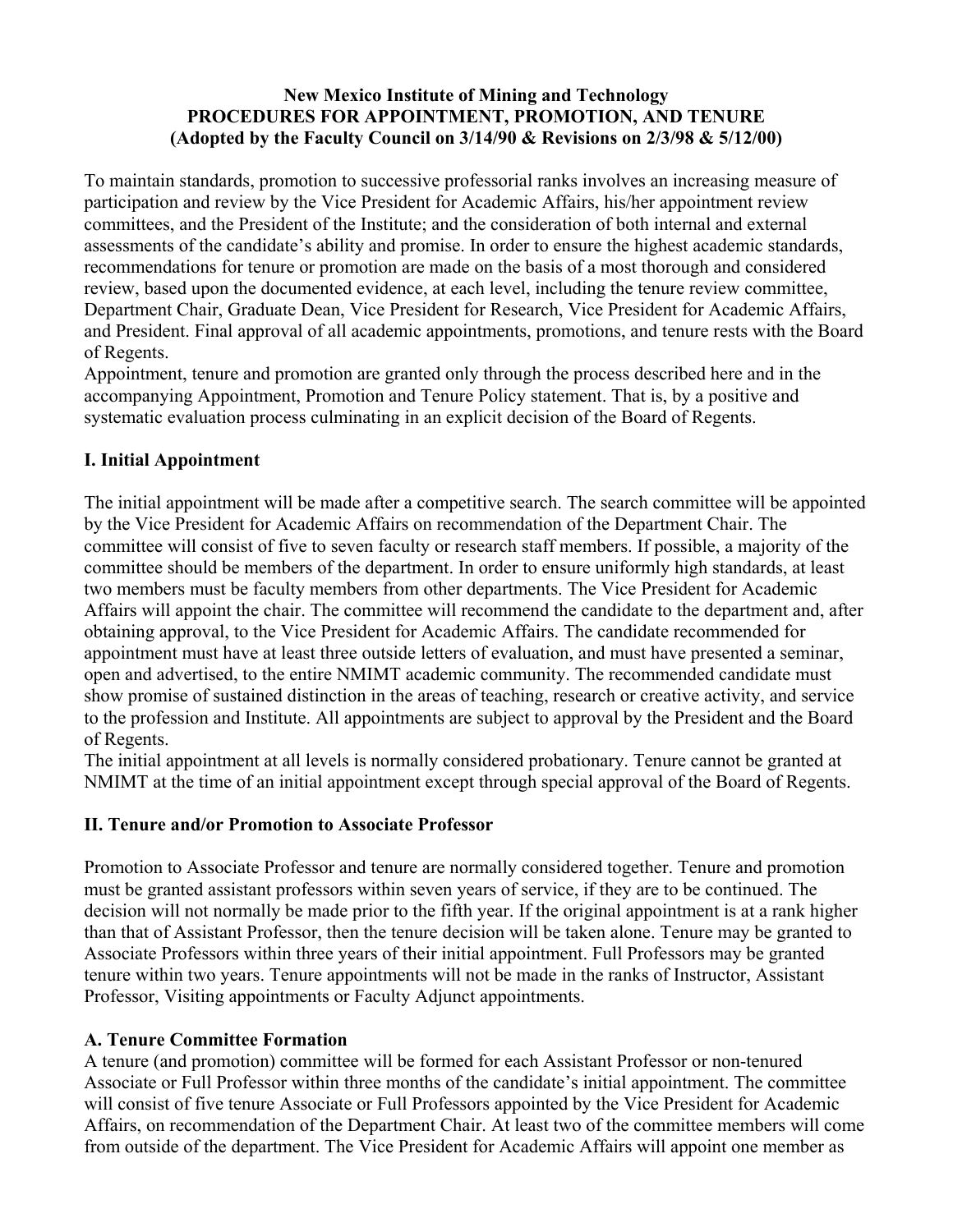the chair. In order to ensure the independence of the administrative appraisal and recommendation, it is desirable that administrators signing recommendations on the tenure report not also be members of the tenure committee. It is desirable that Department Chairs, unless essential to an informal appraisal and recommendation on the tenure committee, not be members of the tenure committee. In small departments, insufficient to form a tenure committee, a reviewer or reviewers from outside of New Mexico Tech may be appointed. The Vice President for Academic Affairs has the latitude to replace committee members if necessary.

#### **B. Candidate's Review File**

Each year the candidate will prepare and submit an annual review file, addressing the issues discussed in the Institute's Appointment, Promotion and Tenure Policy, and following the format as specified by the department. Proper preparation and completeness of each candidate's review file is essential for the uninterrupted progress of a formal tenure and promotion review process. The candidate is expected to provide a current and complete curriculum vitae which is organized in a clear and coherent manner, with appropriate dates of various items and logical groupings or categories related to the department's criteria for teaching, publishing, and professional reputation and service. This will be submitted to the tenure committee chair by January 15.

#### **C. Annual Tenure Review**

Each year the tenure committee will review the candidate's review file and, if necessary, request additional information from the candidate. The committee will then meet, evaluate the candidate's progress, and report its findings in writing on the Probationary Faculty Appraisal Form. The committee report will be sent by February 15 to the Department Chair, the Vice President for Academic Affairs and the candidate. Before March 1, the tenure committee chair will meet with the candidate and discuss that individual's prospects for future and permanent appointment at the Institute, and promote constructive activities which that individual should consider pursuing.

For the first year review, the tenure committee will describe their expectations for the candidate regarding research, teaching, and service. It is desirable that the tenure committee meet with the candidate in person in the first year to review the expectations for progress. Permission may be granted for an additional probationary year, provided the candidate is clearly making good progress toward tenure. The additional year should not be used to prolong probation for a candidate making insufficient progress.

#### **D. Non-reappointment**

Tenure committees may conclude the candidate is making insufficient progress during any probationary year. If the tenure committee finds that the candidate is making insufficient progress, it will send to the Vice President for Academic Affairs a recommendation of non-reappointment. This notice will be sent in accordance with the timetable outlined in Section IID1 of Regulations Governing Academic Freedom and Tenure. This schedule requires that a preliminary, if not a final, recommendation of nonreappointment should be included on the February 15 submittal of the Probationary Faculty Appraisal Form.

#### **E. Final Tenure Review**

The final tenure review will be initiated in May, the (academic) year before the (academic) year of the decision. By August 15, the candidate will submit the final review file to the tenure committee chair. It will include formal internal and external assessments of the candidate's ability and promise, following the criteria given in the Policy for Appointment, Promotion and Tenure.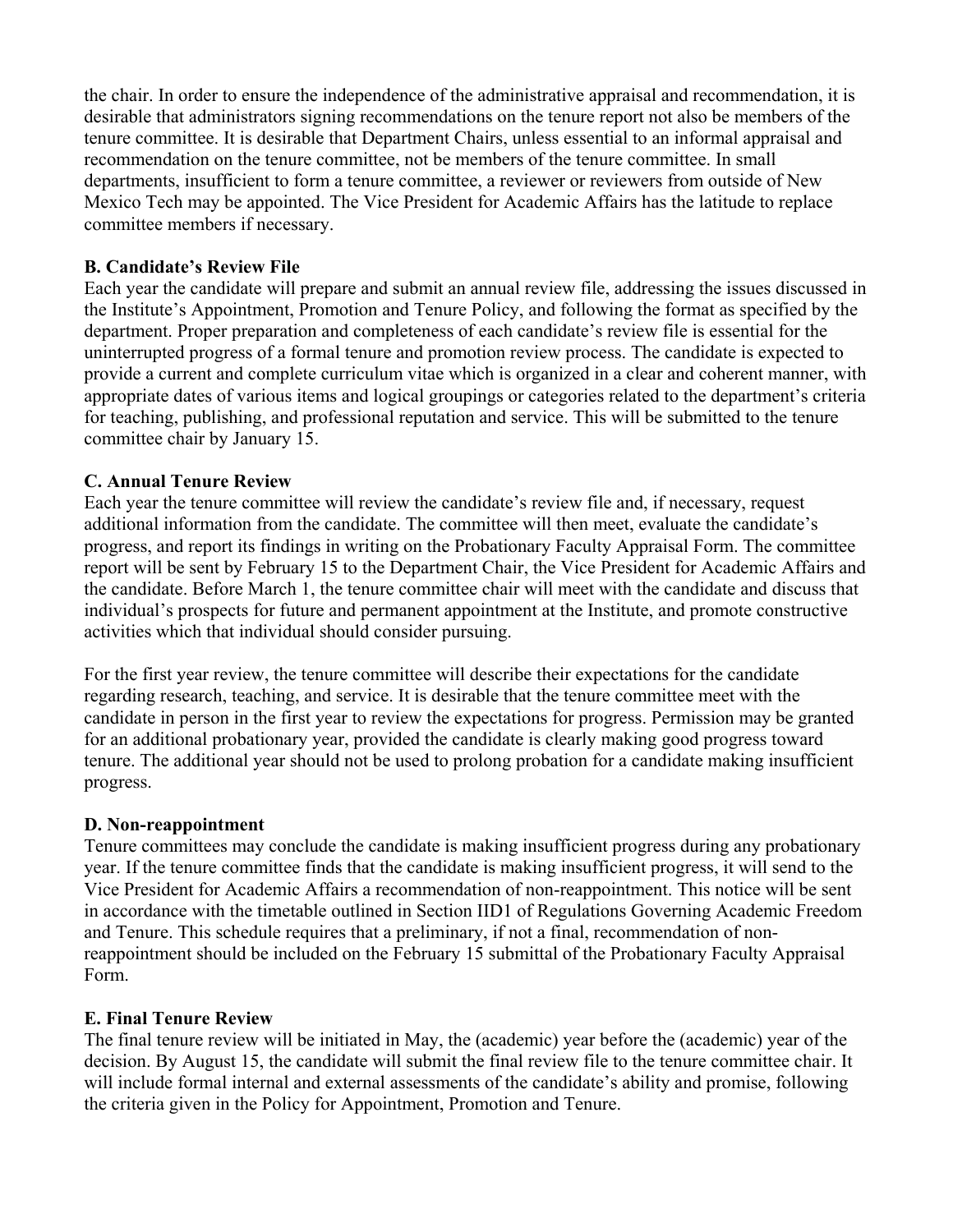The Policy provides specific guidance on the criteria, the types of evidence which should be considered, and the methods for evaluation of performance in teaching; research and creative work; professional competence and activity; and Institute and public service. Clearly all four areas are important, but excellence in teaching and research or creativity is essential for tenure. The Policy states that "superior intellectual attainment, as evidenced both in teaching and in research or other creative achievement is an indispensable qualification for appointment or promotion to tenure positions."

# *Teaching Evaluation*

For teaching, the Policy states that "the committee should clearly indicate the sources of evidence considered in its appraisal of teaching skill." According to the Policy, the types of evidence include a range of assessments from other members of the candidate's department, students, graduates, and the number and caliber of students attracted to the candidate's teaching and research programs. In order to ensure quality teaching at New Mexico Tech, it is recommended that the tenure committee conduct interviews with advisees and students who have taken courses from the candidate. The Registrar can provide a list of randomly selected students to interview.

# *Research and Creative Work Evaluation*

For research and creative work, the Policy states, "There should be evidence that the candidate is continuously engaged in creative activity of high quality and significance." Although every candidate for tenure is different, there should be a basis of comparison within the Institute of previously tenure faculty. Opinions should be sought on the standards at comparable institutions. Tenure decisions should be made that will ensure that the Institute not only maintains but also increases its standards of excellence.

# *External Review*

Letters from all tenured department members will be invited. Letters from other individual tenure faculty or research staff on campus can be solicited. The tenure committee will also obtain written letters from no less than three distinguished outside reviewers who work in the same field as the candidate. The candidate can be asked to suggest possible outside reviewers. In addition to the reviewers suggested by the candidate, the committee chair shall seek the names of other distinguished individuals who should be familiar with the candidate's work. In no case, will more than one of the three outside reviewers be a present or former close associate, supervisor, or mentor of the candidate.

The tenure committee chair is responsible for informing outside reviewers of the criteria and procedures for evaluating candidates for tenure and promotion at New Mexico Tech, including the expectations for teaching, research or creativity, and service. Tenure committee chairs should send the candidate'' review file and a copy of the New Mexico Tech Policies and Procedures on tenure and promotion to outside reviewers of candidates for tenure.

# *Committee Recommendation*

The committee will send its recommendation with supporting documentation, along with any minority opinions, to the Department Chair and Vice President for Academic Affairs by December 15 of the decision year. It is essential that the recommendation report of the tenure committee, for every review but especially in the decision year, make an informed and complete argument for the committee's recommendation. Evidence should be cited, including specifics from the letters of the outside reviewers, details about the candidate's teaching and publishing achievements, and discussion of the candidate's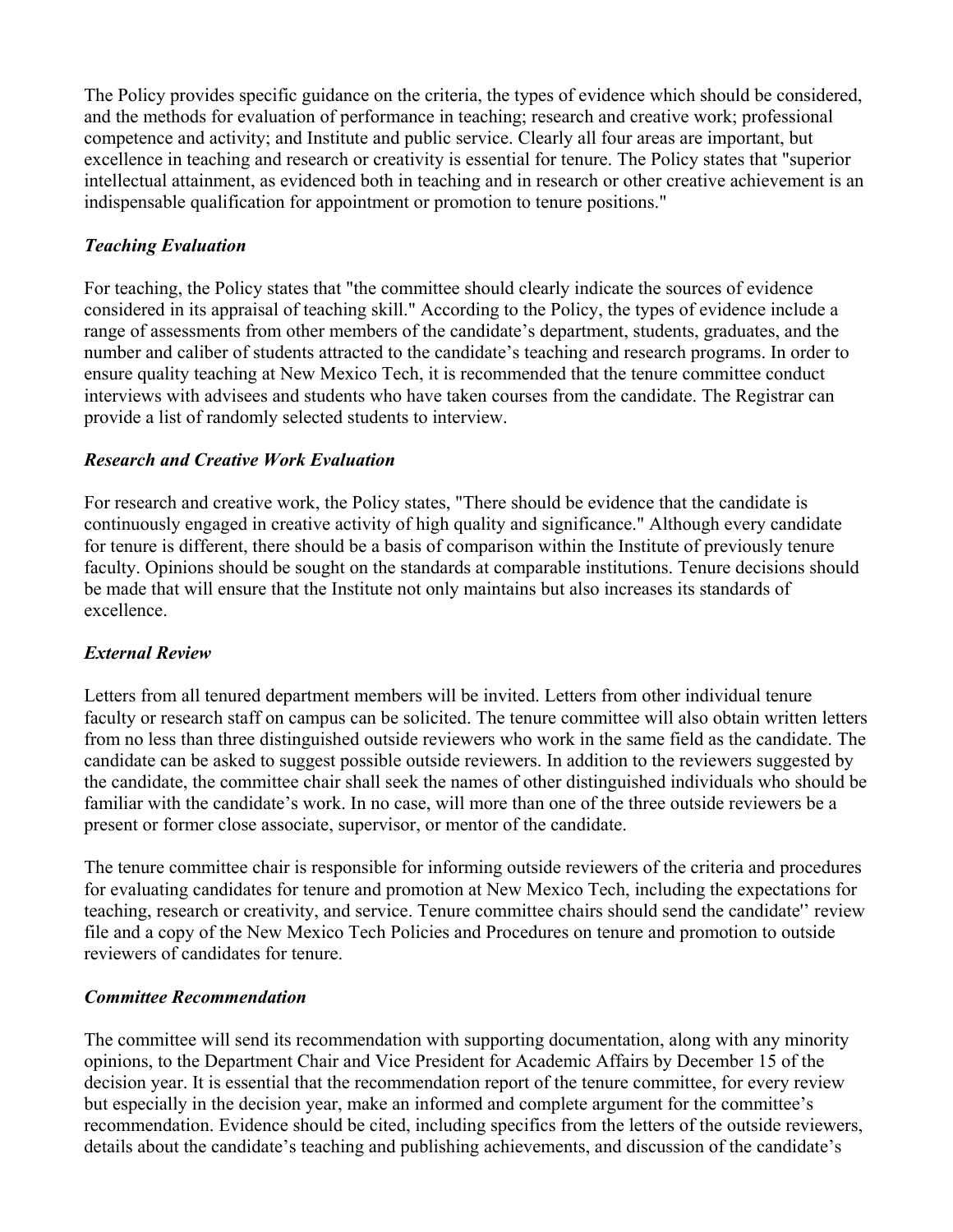professional service. In the final analysis, the committee's report must provide convincing supporting evidence for their recommendation. The Vice President for Academic Affairs shall review the recommendation, and forward the package with his/her own considered recommendation to the President by March 15. The President does the same, forwarding his/her recommendation to the Board of Regents. It is advisable that the Board of Regents consider tenure recommendations at their April meeting.

#### **III. Promotion or Appointment to Full Professor**

(See Guidelines for the Assessment of Candidates for Promotion to Full Professor, Adopted by the Faculty Council, 4/96 and revisions 5/12/00)

Initiation of appointment or promotion to full professor will be at the request of the subject faculty member, the department chair, other tenured full professors, or the Vice President for Academic Affairs. The request must be made in writing to the Vice President for Academic Affairs by the end of September of the year in which it is to be considered. The Vice President for Academic Affairs will submit the request to the Promotion Committee for review.

The Promotion Committee consists of five tenured full professors appointed by the Vice President for Academic Affairs. The Committee membership includes one to three new members each year, and the term of appointment is three years. The Committee will request that the candidate compose a review package similar in content to that used for tenure decisions. In addition, the Committee will invite letters from all of the Institute's tenured full professors, from tenured faculty within the candidate's department, from the Dean of Graduate Studies, and if appropriate from one or more directors of Institute divisions. The Committee will also obtain letters from no less than three distinguished outside reviewers who work in the same field as the candidate, following the same procedure used to select outside reviewers for tenure cases.

The Committee may interview the candidate and deliberate. A recommendation will be forwarded to the Vice President for Academic Affairs by March 15, who will forward it with his/her own recommendation to the President by April 15, for possible referral to the Board of Regents.

#### **Other Procedure Information**

See Regulations Governing Academic Freedom and Tenure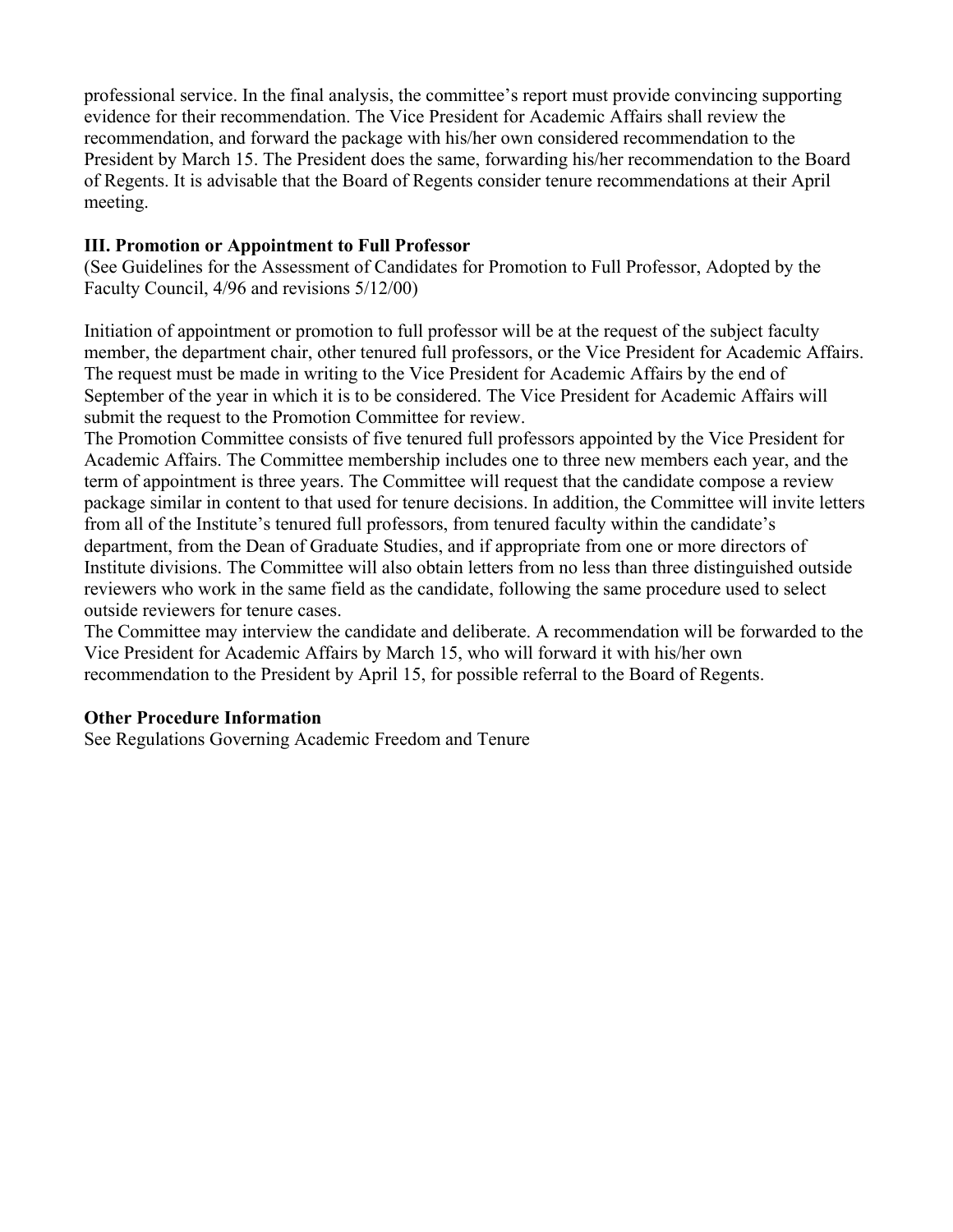# **Guidelines for the Assessment of Candidates For Promotion to Full Professor**

(Adopted by the Faculty Council, 5/96 revisions 5/12/00)

# **Introduction**

The Policy for Appointment, Promotion and Tenure: New Mexico Institute of Mining and Technology, version of 14 March 1990, sets forth the criteria for promotion to the rank of Professor: "Appointment or promotion to this rank therefore requires evidence of exceptional distinction by a combination of leadership, accomplishment, and service in the scholarly, educational, and general intellectual life of the Institute or wider academic community. In itself a long period of service does not justify promotion to the rank of full Professor." In the associated Procedures document (same date), the Committee on Promotion and Tenure is assigned responsibility for evaluating candidates for promotion to Professor and making recommendations regarding those candidates to the Vice President for Academic Affairs. The purpose of this document is to provide detailed guidelines for the evaluation process by the Promotion Committee. Guidelines are needed to help make the evaluation process objective and quantifiable, to provide consistency in the procedures used for evaluation from year to year, to help ensure fairness and equity in the outcome of the evaluations, and to ensure that the basis for recommendations is adequately justified and documented. The purpose of the Guidelines is not to impose a rigid formula for evaluation of candidates; it is explicitly recognized that each case is unique and that individual circumstances must be given full consideration.

# **Nomination and Preliminary Evaluation**

According to the Procedures, candidates for promotion can be nominated by "the subject faculty member, the department chair, other tenured full professors, or the Vice President for Academic Affairs". Nominations should be sent to the Vice President for Academic Affairs by September 30th of the academic year in which it is to be considered. Nominations should be accompanied by a vita for the person nominated and a memorandum to support the nomination. In general, self-nominations are not encouraged. Department chairs and senior professors should normally take an active role in advising and, when the time is appropriate, acting as advocates for the promotion of Associate Professors in their departments. After receiving the nominations, the Committee will request that each candidate compose a review package similar in content to that used for tenure decisions. The Committee will perform a preliminary evaluation of the nominations. Those nominees passing the preliminary evaluation will be asked to supply an updated set of supporting documentation to be evaluated by the Committee, full professors in the Institute, and outside reviewers. Those nominations not passing the preliminary review will be returned, with a justification of the decision, for the Vice President's review. The Vice President may elect to discontinue consideration of the nomination or to return it to the Committee for full consideration.

# **Criteria**

The Policy for Appointment, Promotion, and Tenure gives the following four areas of activity in which evidence of "exceptional distinction" by candidates for promotion should be sought: (1) teaching, (2) research and creative work, (3) professional competence and activity, and (4) Institute and public service. Definitions and examples of these areas are described in the Policy. This document provides specific guidance on methods for comparative evaluation of performance in these areas. Separate guidelines are provided for faculty in scientific and engineering fields and for those in the humanities and other fields.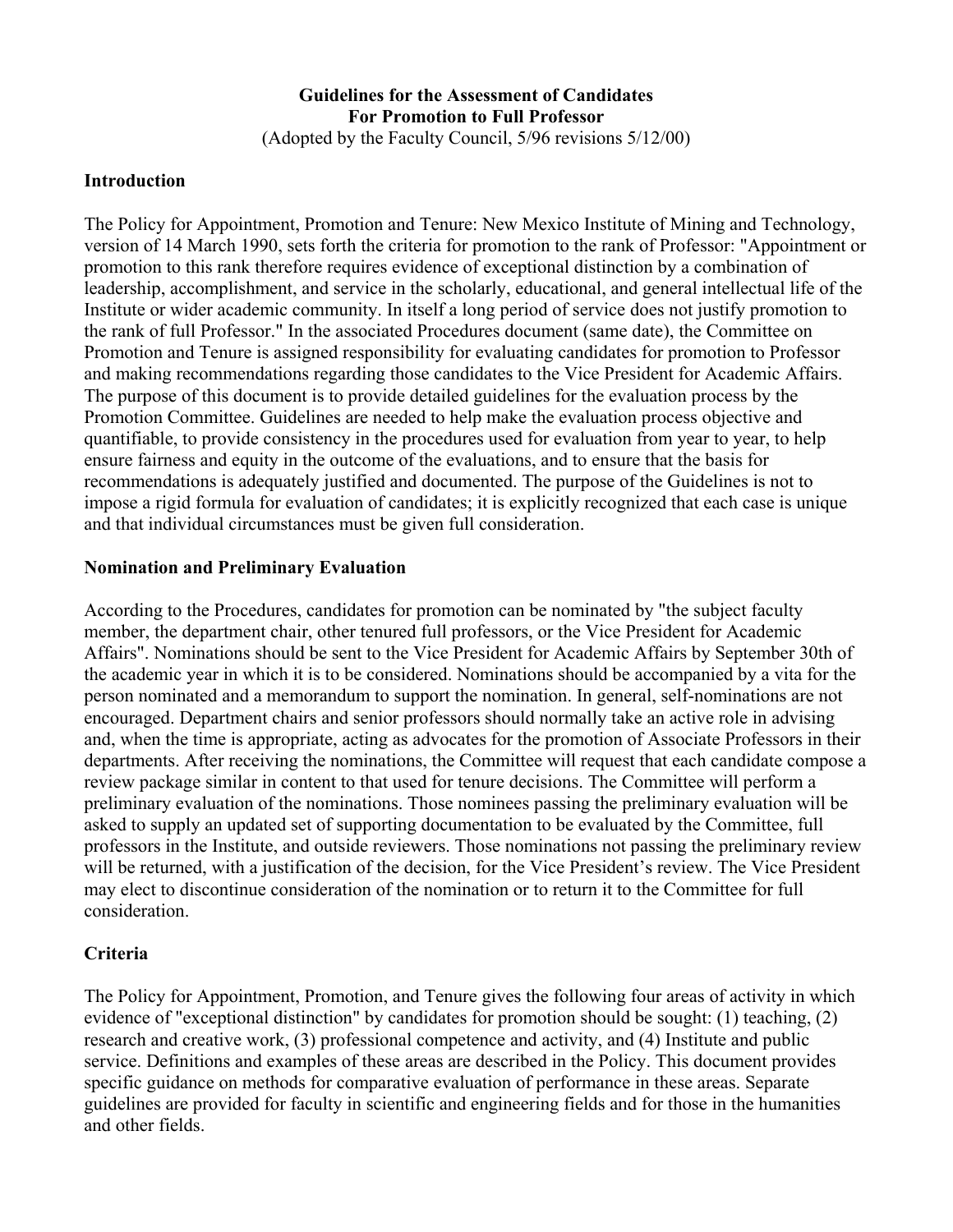In general, it would appear to be unreasonable to expect "exceptional distinction" in all four of the areas described above. However, distinction in at least two of these areas should be evident in order to meet the criteria. Teaching and research are the two essential activities of New Mexico Tech's faculty; and, as such, active participation and success in both of these areas and exceptional distinction in at least one should be demonstrated. The basis for comparison should usually be the faculty previously promoted in the Institute. In cases where appropriate comparisons within the Institute are not available, opinions should be sought on the prevailing standards at comparable institutions. In cases where there is doubt, decisions should be made that will ensure that the standards of excellence at the Institute will increase with time, rather than decrease. In order to demonstrate a sustained record of distinction, it is expected in most cases that five or more years will have elapsed since the promotion to Associate Professor.

# **Record-Keeping**

In order to promote consistency and objectivity in the evaluation process, it is necessary to provide a basis for comparison with promotions, usually in the previous five years. This can be accomplished only if records are kept of the achievements of those previously promoted. It is the responsibility of the Chair of the Promotion Committee to compile the quantitative information on the candidates, to provide the committee with a comparison with the average achievements of those previously promoted, to update the records after promotions are approved, and to return complete files to the Vice President for Academic Affairs.

# **Teaching**

The Policy document states: "In judging the effectiveness of a candidate's teaching, committees should consider the following: the candidate's present command of the subject; continues learning in the subject area; ability to organize material and to present it with force and logic; ability to arouse curiosity in beginning students and to stimulate advanced students to work creatively; capacity to awaken in students an awareness of the relationship of the subject to other fields of knowledge; and the extent and skill of the candidate's participation in the academic advising and general guidance of students."

One basis for judging teaching performance is student evaluations. Departments will provide to the committee summaries of student evaluations (compilations of numerical scores and written comments) for all classes taught since the candidate was promoted to Associate Professor, or for the last 5 years, whichever is shorter. The numerical scores should be averaged by grade level (i.e., 100-200, 300-400, 500 level) inasmuch as there are often systematic differences between evaluations at different grade levels. Average numerical scores above 4 in upper division courses, or 3 in lower divisions courses, can be taken to indicate distinction, if supported by other evidence. An additional form of evidence is numbers of undergraduate advisees, M.S. students, and Ph.D. students. Other evidence could include impressions gained from written comments by students on the evaluation form, opinions offered by other faculty members, written opinions submitted by former students, impressions gained from classroom visitations, and evidence of developing new and effective programs and techniques of instruction. Information on graduate advisees who have gone on to distinguished careers is another particularly important basis for judgment. Receiving official recognition for teaching achievement (such as the Institute Distinguished Teaching Award) is another. In cases where either teaching performance is a critical part of a case for distinguished achievement, or where teaching quality appears to be so low as be an impediment to promotion, it is recommended that the committee verify the situation by conducting interviews with advisees and students who have taken courses from the instructor under consideration. The Registrar can provide a list of randomly selected students to interview.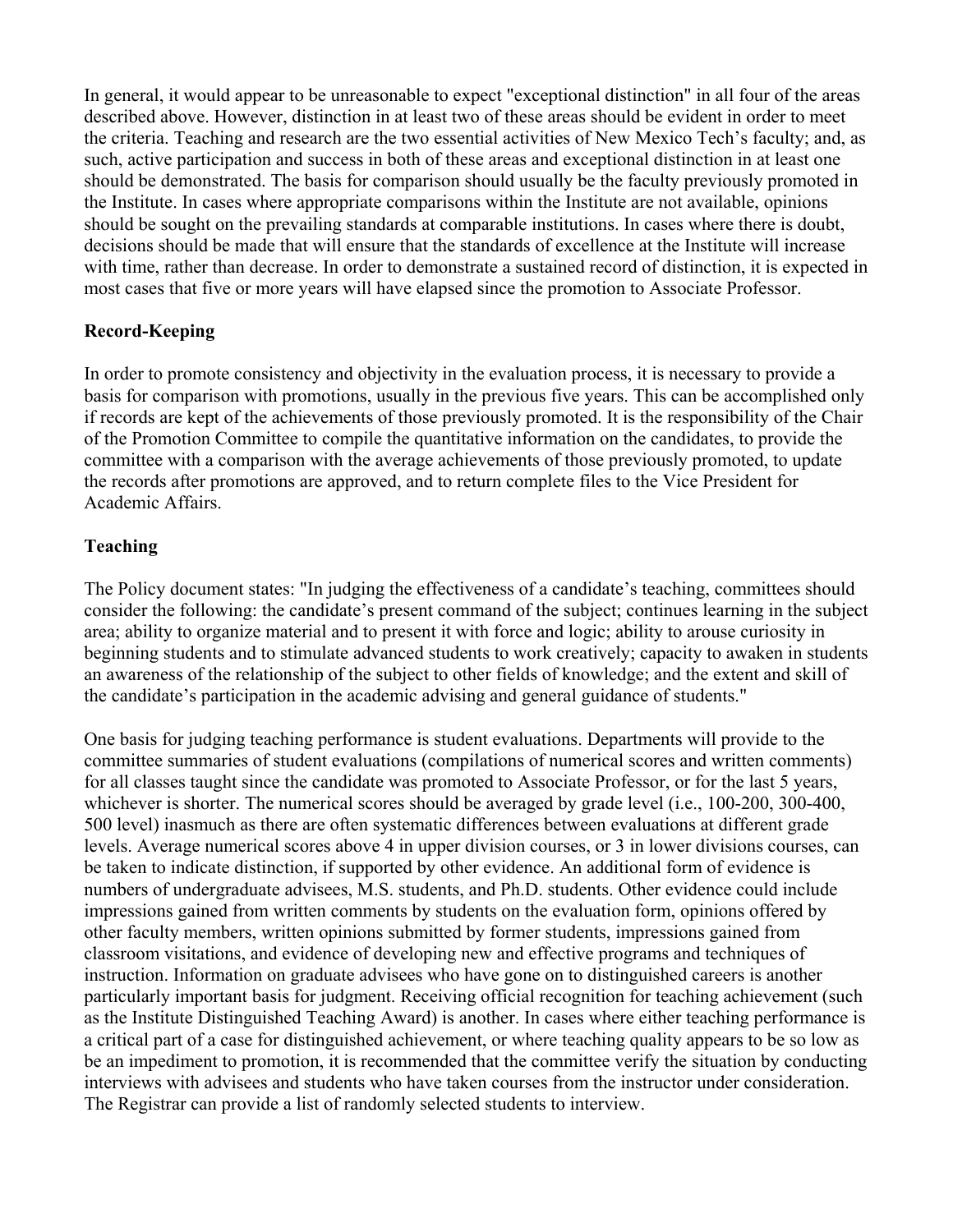#### **Research and Scholarship**

# *For Scientific and Engineering Faculty*

Distinction in research and engineering development among candidates in the scientific and engineering fields should be demonstrated by evidence that the candidate's work has materially advanced the particular field. Primary, quantifiable evidence includes numbers and amounts of grants, numbers of publications in peer-reviewed journals, and books published. Numbers of patents may be important in some engineering or medical fields. However, such qualification should no degenerate into mere "bean counting;" it is the significance of the ultimate research product that is of primary importance, not the quantity.

One measure of the significance of the research can be found in numbers of citations listed in the Science Citation Index. Listings in the SCI must be used with caution. The SCI lists only citations from peer-reviewed journals and the relative importance of these journals as a means of disseminating results varies widely by field. Because not all journals are surveyed by the SCI, this may unduly bias the listings for some fields. Average numbers of publications and numbers of citations per publication vary widely by field, which can markedly affect numbers of SCU listings. Nevertheless, the SCI provides one of the very few readily available and quantifiable measures of the impact of an individual's research or engineering work, and is thus of importance. Candidates who feel that the SCI does not adequately characterize the importance of their work may provide documentation for the cause of the situation and should provide some alternative basis for comparison.

Another important and quantifiable measure of the significance of a candidate's work is the number of times that the candidate is requested to make presentations on that work. Invited presentations should be broken into three categories: (1) keynote presentations at scientific or engineering meetings (most significant), (2) invited papers (not keynote) at meetings, and (3) invited seminars at academic departments and other institutions.

Secondary, but still quantifiable, types of evidence include numbers of publications that are not in peerreviewed journals and numbers of reports (not necessarily published). In some cases candidates may be able to assert that such methods of disseminating results are of equal or greater importance than perreviewed publications in their particular field, but demonstration of such assertions should be required. If performance in the primary types of evidence is high, lower values in these categories should not be a detriment.

# *Scholarly and Creative Work in Humanities, Fine Arts, and other Nontechnical Fields*

Like distinction in research and engineering development for candidates in scientific and engineering fields, distinction in scholarship and creative work for candidates in Humanities, Fine Arts, and other nontechnical fields should be demonstrated by evidence that the candidate's work has made a significant contributions to the particular field. Faculty awarded the title of full professor in these areas should have achieved national or international recognition for their scholarship or creative activity, should have provided leadership in professional organizations at the national level, should have provided strong leadership in the areas of teaching, professional development and service, and should demonstrate evidence of increasing leadership in these areas.

Candidates should demonstrate significant achievement in scholarship and creative activity by the publication of books, monographs, translated books, a significant number of articles in refereed journals or book chapters, or a substantial number of performances or exhibitions of creative work that have achieved national or international recognition. Other evidence of significant achievement in these areas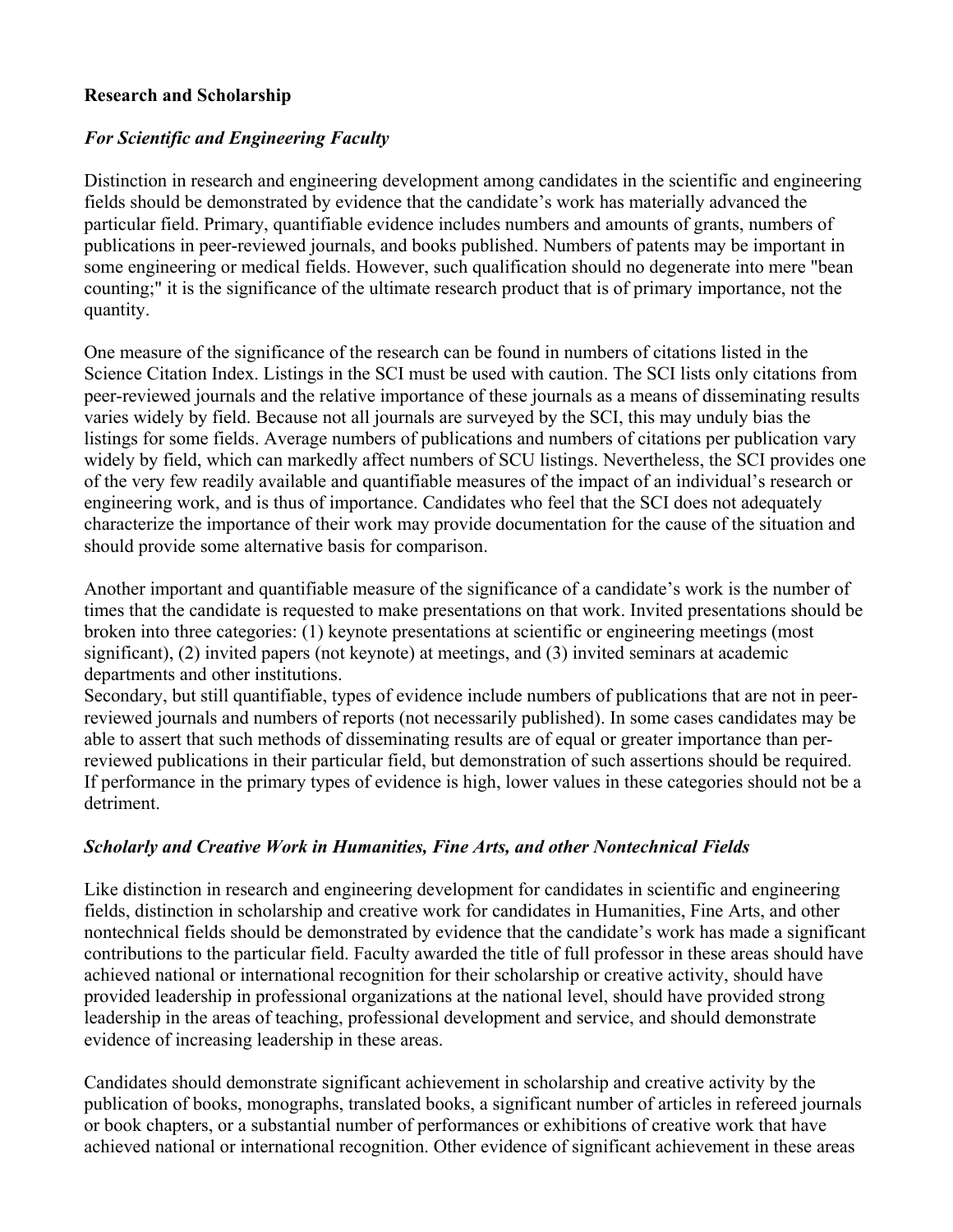includes the successful application for grants from major funding sources, editing of scholarly journals with national or international circulation, and major achievement awards.

Scholarship and creative activity may consist of the following kinds of activity: Publication of books, monographs, book-length translations, or edited books; original research and scholarship published in refereed journals; book chapters, articles in non-refereed journals, and translated articles; significant professional presentation of creative work by performance, exhibits, demonstrations, and publications; invited presentations at local, regional, national or international meetings; invited lectures or artist-inresidence appointments at other universities; successful proposals for professional grants; professional awards for scholarship or creativity; editing of scholarly journals.

# *Research and Scholarly Work in all Fields*

There are two types of every significant but non-quantifiable evidence for the importance of a candidate's work. The first is honors and awards outside of the candidate's department. These can include being awarded the status of "Fellow" (or equivalent title) in the candidate's professional society, distinguished lectureships, and other medals and achievement (not service) awards. Such external recognition constitutes prima facie evidence of distinction. The second is evaluations by distinguished, independent reviewers in the candidate's field. At lest three such evaluations should be obtained. The reviewers should be made aware of the criteria for promotion at the Institute and should be able to affirm that the candidate has met those criteria. Reviewers should be particularly asked to focus on the significance of the candidate's work.

Qualitative evidence of a secondary nature includes letters of support from fellow department members, coworkers, colleagues, and former advisors and mentors. Such letters should normally be expected to be quite positive, but can constitute corroborative evidence.

# **Professional Activity**

Evidence should be sought for both service and leadership in the candidate's professional field. Such evidence is not readily subject to quantification, but is relatively easily recognized. Important evidence includes service as associate editor or on editorial boards of professional journals. Service as chief editor is particularly noteworthy, as is being honored with a service award by a professional organization. Election to significant offices in professional organizations is also noteworthy, as is playing a major role in the organization of professional conferences. Minor offices in professional organizations, organizing sessions or symposia at professional meetings, and regularly serving as a reviewer for professional journals are all indications of worthwhile professional activity.

# **Institute and Public Service**

Again, the evidence for distinction in Institute and public service is not easily quantified, but should be readily apparent to the members of the Promotion Committee. In order to serve as an important qualification for promotion, such evidence should not merely show routine participation in Institute activities and public organizations, but rather should demonstrate leadership in these arenas. Examples would include holding important offices in the Institute Senate or Faculty Council, serving as Department Chair, or chairing active Institute committees, or playing similar roles in public service organizations or other such bodies.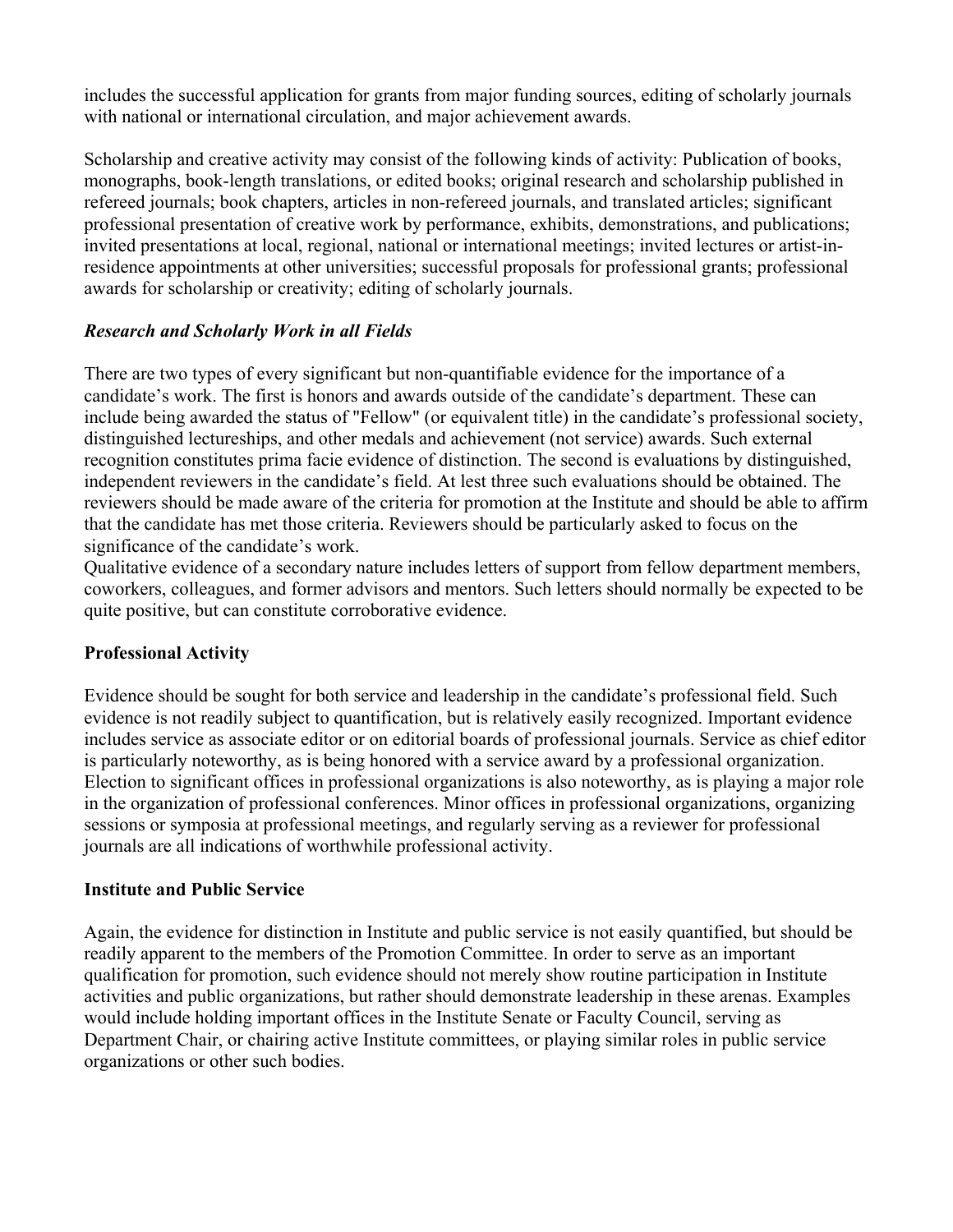# **Basis for Evaluation**

The evidence for a record of distinction can be divided into two categories. The first is objective data that are at least partially subject to quantification, as discussed above. in general, candidates for promotion should be expected to have attained similarly high levels of quantifiable achievements as those of candidates promoted in recent years. In some cases a candidate with performance significantly below these levels in some areas may have compensating areas of excellence that permit a favorable recommendation, but such decisions should be explicitly justified.

The second type of evidence is subjective opinions and other indications of professional stature such as leadership positions or honors, which are not readily quantified. For such evidence, comparison with faculty previously promoted is less appropriate, and emphasis should be laid on, first, whether this evidence corroborates the quantitative evidence, and, second, whether the sum of this evidence provides a case for professional distinction.

In order to provide a consistent basis for evaluation, each nominee should include the following in the review package submitted to the Promotion Committee:

- curriculum vitae
- complete lists (with authorship clearly delineated) of refereed publications
- books
- technical reports
- other publications
- presentations
- invited lectures
- research grants, with dollar amounts and periods of performance
- awards received
- all teaching evaluations since the last promotion
- list of all M.S. and Ph.D. advisees, their thesis/dissertation titles, and completion dates
- contact information, including e-mail addresses, for four external referees

# **Documentation**

The only product of the committee's efforts and deliberations is the recommendation communication to the Vice President for Academic Affairs. This recommendation should describe the various lines of evidence in detail, should provide both quantitative comparisons with average performance of faculty promoted in the previous five years and an evaluation of the qualitative evidence, and should provide a well-reasoned case for the decisions. Complete documentation of the types of evidence considered should be appended. The recommendation should be forwarded to the Vice President for Academic Affairs.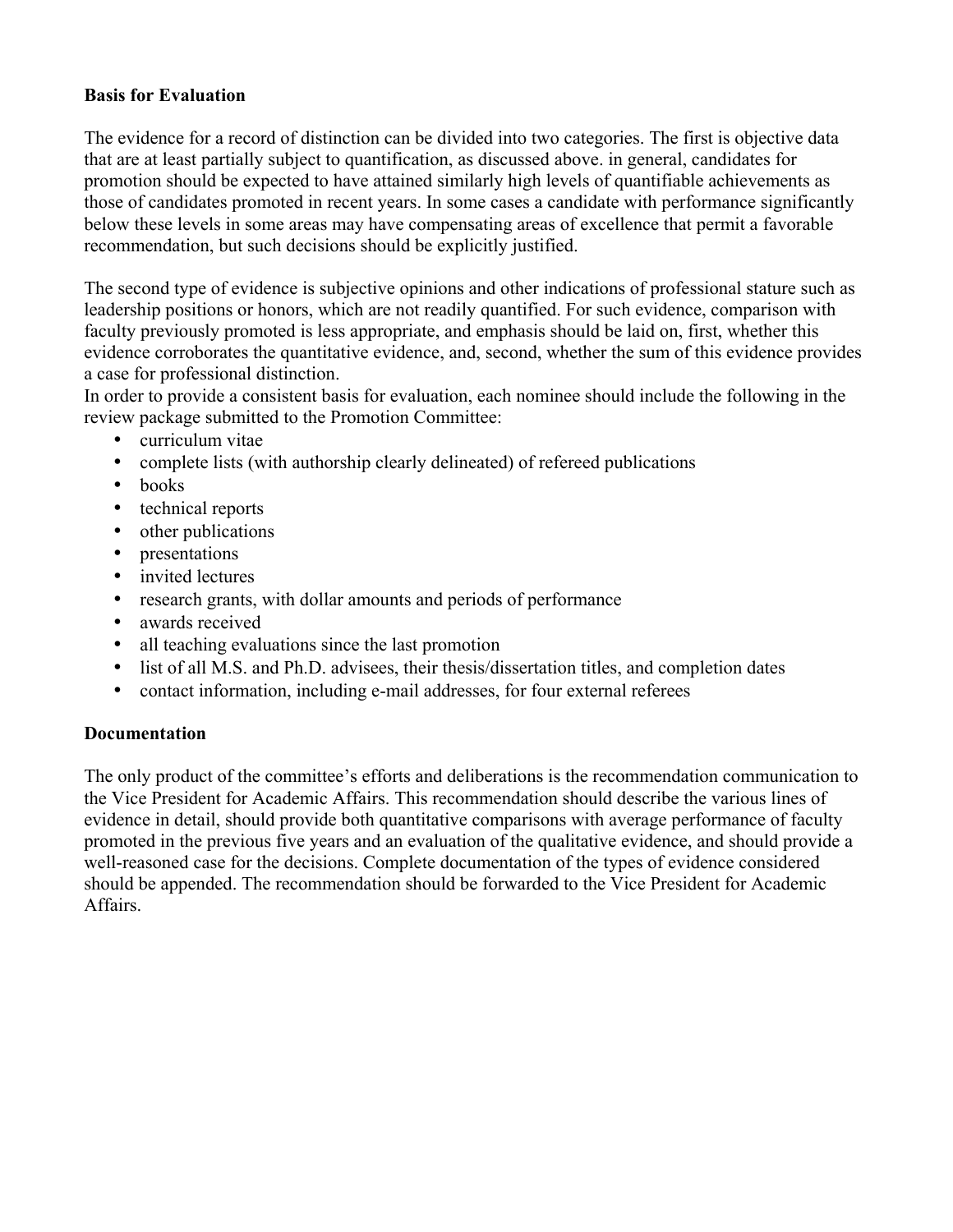# **A P P E N D I X**

Important Dates and Processes in Procedures for Appointment, Promotion, and Tenure New Mexico Institute of Mining and Technology

# **Length of probationary period**

Initial appointment at all levels is normally considered probationary.

Tenure and promotion must be granted within seven years of service, if candidate is to be continued. Normally the tenure decision will not be made prior to the fifth year.

Tenure may be granted to Associate Professors within three years of initial appointment.

Tenure may be granted to Full Professors within two years.

# **Procedures for selection of tenure committee**

Formed within three months of initial appointment.

Consists of five tenured Associate or Full Professors, appointed by Vice President for Academic Affairs, recommended by Department Chair.

At least two tenure committee members will come from outside the department.

# **Procedures for annual tenure review**

January 15 or before, candidate's annual review file, following the format specified by the department, is submitted to the tenure committee chair.

February 15 or before, tenure committee will review the candidate's review file, met, evaluate candidate's progress, and report its finding on the Probationary Faculty Appraisal Form to Department Chair, Vice President for Academic Affairs, and the candidate.

March 1 or before, the tenure committee chair will meet with the candidate and discuss individual's prospects.

# **Procedures for non-reappointment**

February 15 or before, preliminary or final recommendation of non-reappointment must be sent to Vice President for Academic Affairs.

# **Final tenure review**

Initiated by Academic Affairs in May, before (academic) year of decision. By August 15, the candidate's final review file is submitted to the tenure committee chair. Final tenure review includes formal internal and external assessments of candidate's ability and promise.

Letters from all tenure department members will be visited.

Letters from other individual tenured faculty or research staff on campus can be solicited.

Committee must obtain written letters from no less than three distinguished outside reviewers who work in the same field as the candidate.

Candidate can suggest outside reviewers, but committee chair shall seek the names of other distinguished individuals who should be familiar with the candidate's work.

No more than one of three outside reviewers can be a close associate, supervisor, or mentor of the candidate.

# **Final tenure review deadlines**

December 15 or before of decision (academic) year committee sends recommendation, along with any minority opinions, to Department Chair and Vice President for Academic Affairs.

March 15 or before Vice President for Academic Affairs makes recommendation to the President, who then makes his or her recommendation to the Board of Regents in April.